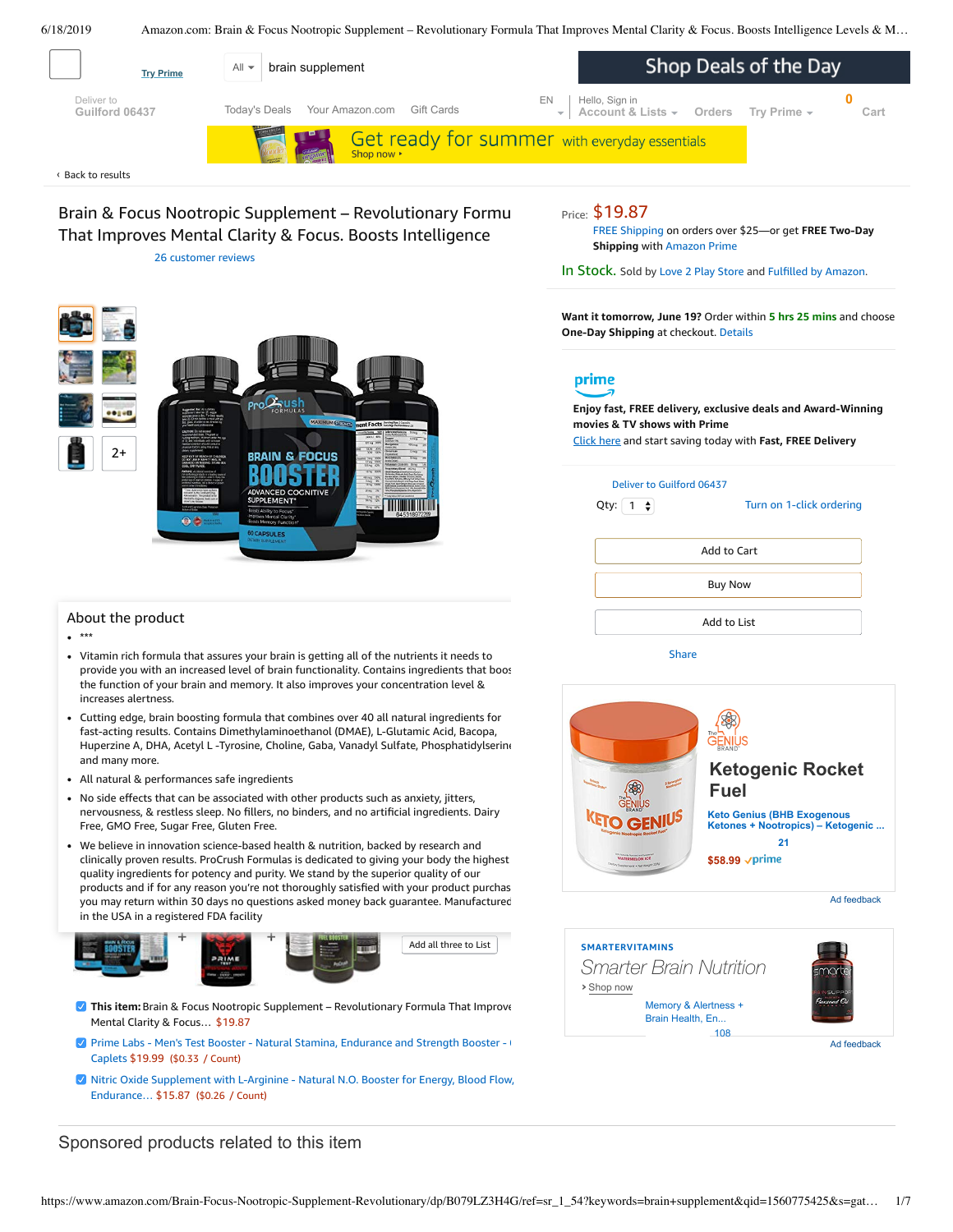\$14.95



Ad feedback

#### What other items do customers buy after viewing this item?



#### Special offers and product promotions

**[Your cost could be \\$0.00 instead of \\$19.87](https://www.amazon.com/gp/cobrandcard/marketing.html?pr=con321&inc=50gcUnrec&ts=79ft97jq07elxg8r33pufcw326ejaqx&dasin=B079LZ3H4G&plattr=math&place=detailpage&imp=48f5ca85-6ce3-4c22-802d-94b0bd0a15d0)**! Get a **\$50 Amazon.com Gift Card** instantly upon approval for the **Amazon Rewards Visa Card** Apply now

### **Have a question?**

Find answers in product info, Q&As, reviews

## Product description

Vitamin rich formula that assures your brain is getting all of the nutrients it needs to provide you with an increased level of brain functionality. Contains ingredients that boost the function of your brain and memory. It also improves your concentration level & increases alertness. Cutting edge, brain boosting formula that combines over 40 all natural ingredients for fast-acting results. Contains Dimethylaminoethanol (DMAE), L-Glutamic Acid, Bacopa, Huperzine A, DHA, Acetyl L - Tyrosine, Choline, Gaba, Vanadyl Sulfate, Phosphatidylserine, and many more. All natural & performances safe ingredients. No side effects that can be associated with other products such as anxiety, jitters, nervousness, & restless sleep. No fillers, no binders, and no artificial ingredients. Dairy Free, GMO Free, Sugar Free, Gluten Free. We believe in innovation science-based health & nutrition, backed by research and clinically proven results. ProCrush Formulas is dedicated to giving your body the highest quality ingredients for potency and purity. We stand by the superior quality of our products and if for any reason you're not thoroughly satisfied with your product purchase, you may return within 30 days no questions asked money back guarantee. Manufactured in the USA in a registered FDA facility

#### Product details

**Shipping Weight:** 3 ounces [\(View shipping rates and policies\)](https://www.amazon.com/gp/help/seller/shipping.html/ref=dp_pd_shipping?ie=UTF8&asin=B079LZ3H4G&seller=ATVPDKIKX0DER) **ASIN:** B079LZ3H4G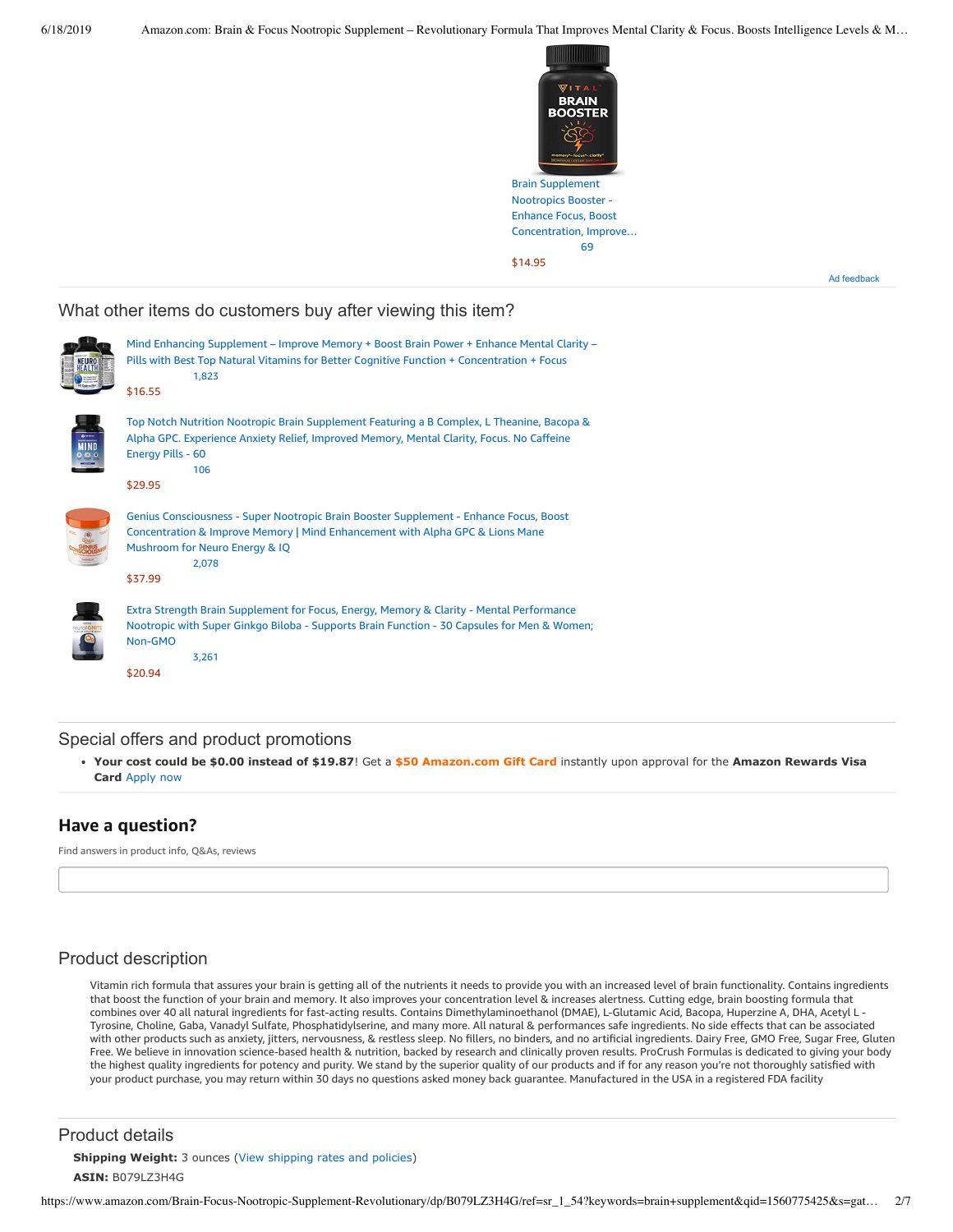6/18/2019 Amazon.com: Brain & Focus Nootropic Supplement – Revolutionary Formula That Improves Mental Clarity & Focus. Boosts Intelligence Levels & M…

**UPC:** 645318972269

**Average Customer Review:** [26 customer reviews](https://www.amazon.com/product-reviews/B079LZ3H4G/ref=acr_dpproductdetail_text?ie=UTF8&showViewpoints=1)

**Amazon Best Sellers Rank:** #80,780 in Health & Household ([See Top 100 in Health & Household\)](https://www.amazon.com/gp/bestsellers/hpc/ref=pd_zg_ts_hpc) #56 in [Grape Seed Extract Herbal Supplements](https://www.amazon.com/gp/bestsellers/hpc/3765801/ref=pd_zg_hrsr_hpc)

**Product Warranty:** For warranty information about this product, please [click here](https://www.amazon.com/gp/feature.html/ref=dp_warranty_request_3P?ie=UTF8&docId=1002406021)

Would you like to **tell us about a lower price**?

Related Video Shorts (0) [Upload](https://www.amazon.com/creatorhub/video/upload?productASIN=B079LZ3H4G&referringURL=ZHAvQjA3OUxaM0g0Rw%3D%3D&ref=RVSW) your video



#### **Be the first video**

Your name here

## Important information

#### **Legal Disclaimer**

Statements regarding dietary supplements have not been evaluated by the FDA and are not intended to diagnose, treat, cure, or prevent any disease or health condition.

### Sponsored products related to this item





## [See questions and answers](https://www.amazon.com/ask/questions/asin/B079LZ3H4G/ref=cm_cd_dp_lla_ql_ll) Customer Questions & Answers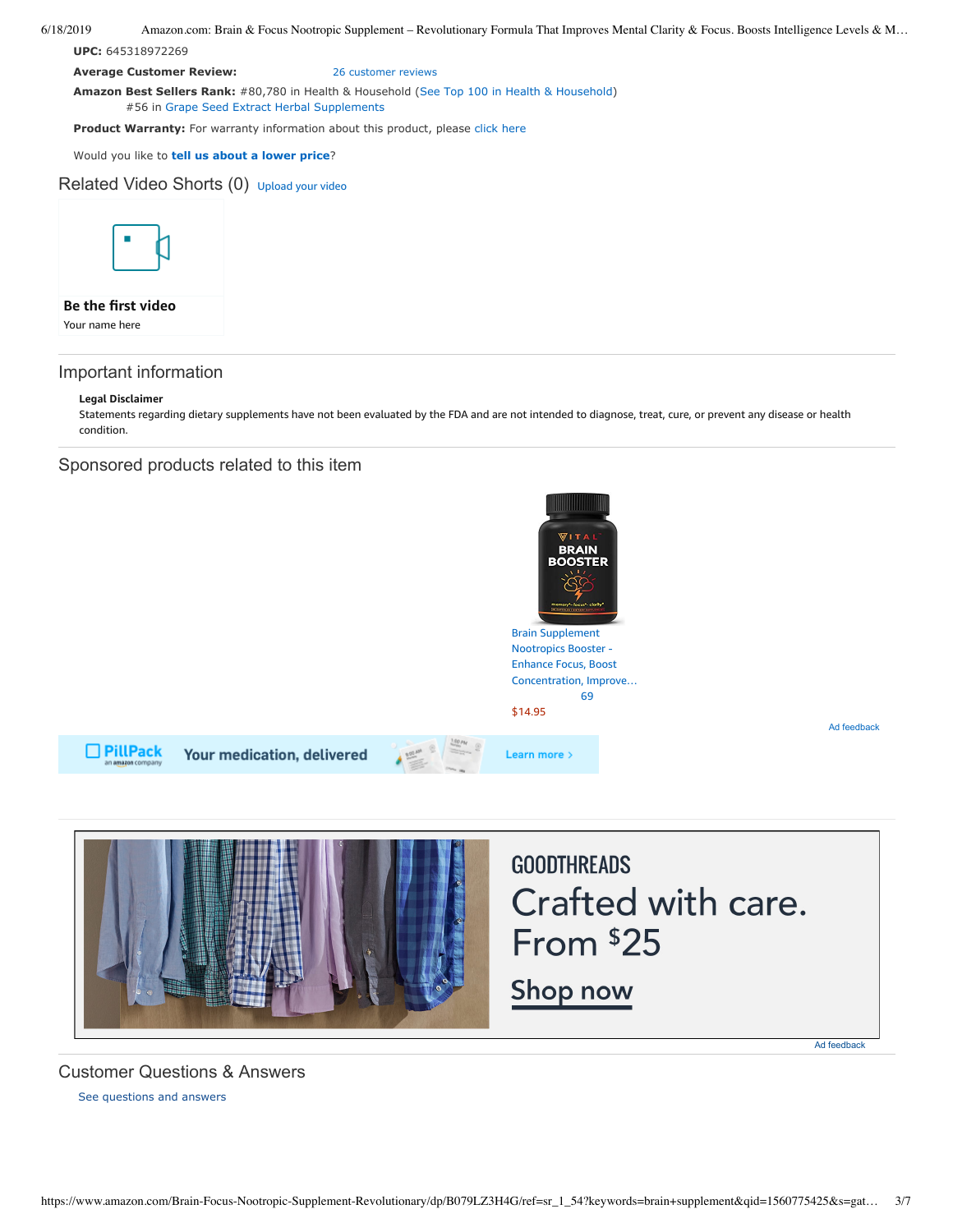# <span id="page-3-0"></span>**[26 customer](https://www.amazon.com/Brain-Focus-Nootropic-Supplement-Revolutionary/product-reviews/B079LZ3H4G/ref=cm_cr_dp_d_show_all_top?ie=UTF8&reviewerType=all_reviews) reviews**

# **Read reviews that mention**

| 4.2 out of 5 stars                       |             | able to complete                                                                                                                                                                             | complete tasks                              |              | ordered this supplement                      |            |                                                                                                              |
|------------------------------------------|-------------|----------------------------------------------------------------------------------------------------------------------------------------------------------------------------------------------|---------------------------------------------|--------------|----------------------------------------------|------------|--------------------------------------------------------------------------------------------------------------|
| 5 star                                   | 81%         |                                                                                                                                                                                              |                                             |              |                                              |            |                                                                                                              |
| 4 star                                   | 8%          | feel more focused                                                                                                                                                                            | focus                                       | taking       | energy                                       | difference | feeling                                                                                                      |
| 3 star                                   | 4%          |                                                                                                                                                                                              |                                             |              |                                              |            |                                                                                                              |
| 2 star                                   | 0%          | helps<br>easier                                                                                                                                                                              | mental                                      |              |                                              |            |                                                                                                              |
| 1 star                                   | 7%          | Showing 1-8 of 26 reviews                                                                                                                                                                    |                                             |              |                                              |            |                                                                                                              |
| <b>Review this product</b>               |             | <b>Top Reviews</b>                                                                                                                                                                           |                                             |              |                                              |            |                                                                                                              |
| Share your thoughts with other customers |             | Kelly                                                                                                                                                                                        |                                             |              |                                              |            |                                                                                                              |
| Write a customer review                  |             | Focus!<br>July 18, 2018<br><b>Verified Purchase</b>                                                                                                                                          |                                             |              |                                              |            |                                                                                                              |
|                                          |             | Brain fog is the worst, but this supplement has surprisingly really helped me to concentrate and focus.<br>with this product and will start subscribing to it to receive on a monthly basis. |                                             |              |                                              |            | Also gives me some energy which I always need a little extra. Also it's easy on the stomach so I'm satisfied |
|                                          |             | 6 people found this helpful                                                                                                                                                                  |                                             |              |                                              |            |                                                                                                              |
|                                          |             | Helpful                                                                                                                                                                                      | Comment                                     | Report abuse |                                              |            |                                                                                                              |
|                                          |             | Donovan K                                                                                                                                                                                    |                                             |              |                                              |            |                                                                                                              |
|                                          |             | Very impressed                                                                                                                                                                               |                                             |              |                                              |            |                                                                                                              |
| 1,548                                    |             | June 3, 2018<br><b>Verified Purchase</b>                                                                                                                                                     |                                             |              |                                              |            |                                                                                                              |
|                                          | Add to Cart |                                                                                                                                                                                              |                                             |              |                                              |            |                                                                                                              |
|                                          | Ad feedback | impressed. Memory feels less foggy and overall mental sharpness has increased.                                                                                                               |                                             |              |                                              |            | I had heard some good things about taking nootropics so I ordered this supplement and I have been very       |
|                                          |             | 6 people found this helpful                                                                                                                                                                  |                                             |              |                                              |            |                                                                                                              |
|                                          |             | Helpful                                                                                                                                                                                      | Comment                                     | Report abuse |                                              |            |                                                                                                              |
|                                          |             | Randolph Castillo                                                                                                                                                                            |                                             |              |                                              |            |                                                                                                              |
|                                          |             | June 9, 2018<br><b>Verified Purchase</b>                                                                                                                                                     | I take this daily and it does take about an |              |                                              |            |                                                                                                              |
|                                          |             | I take this daily and it does take about an hour to start feeling the effects but it helps keep me focused<br>and its now easier to complete tasks.                                          |                                             |              |                                              |            |                                                                                                              |
|                                          |             | 5 people found this helpful                                                                                                                                                                  |                                             |              |                                              |            |                                                                                                              |
|                                          |             | Helpful                                                                                                                                                                                      | Comment                                     | Report abuse |                                              |            |                                                                                                              |
|                                          |             | George Rios                                                                                                                                                                                  |                                             |              |                                              |            |                                                                                                              |
|                                          |             |                                                                                                                                                                                              |                                             |              | I have been taking this for over 30 days and |            |                                                                                                              |
|                                          |             | June 6, 2018                                                                                                                                                                                 |                                             |              |                                              |            |                                                                                                              |

**Verified Purchase**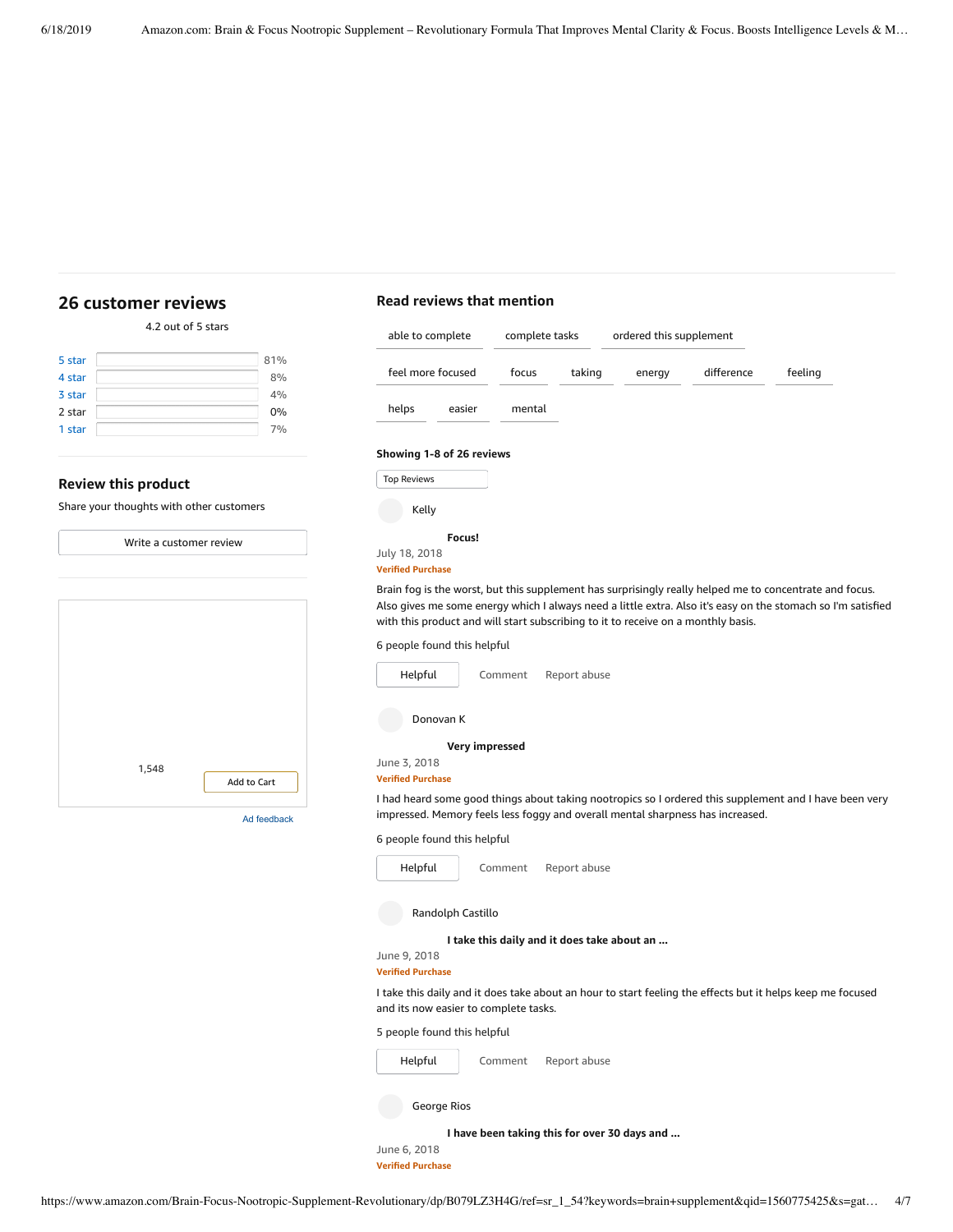I have been taking this for over 30 days and this vitamin is the real deal. On big work projects I feel focused and I'm able to complete tasks much faster.

|  |  |  | 5 people found this helpful |  |  |  |  |
|--|--|--|-----------------------------|--|--|--|--|
|--|--|--|-----------------------------|--|--|--|--|

| Helpful                  | Comment | Report abuse                      |
|--------------------------|---------|-----------------------------------|
| Meg                      |         |                                   |
|                          |         | Noticeable difference with focus! |
| May 24, 2018             |         |                                   |
| <b>Verified Purchase</b> |         |                                   |

For some reason lately my brain has been feeling kind of foggy like that groggy feeling like I've woken up from a long nap. This brain focus booster supplement has given me noticeable energy and focus. I just don't take it at night so that I can sleep!

| 4 people found this helpful               |         |                                                                                                                                                                                                                    |
|-------------------------------------------|---------|--------------------------------------------------------------------------------------------------------------------------------------------------------------------------------------------------------------------|
| Helpful                                   | Comment | Report abuse                                                                                                                                                                                                       |
|                                           |         |                                                                                                                                                                                                                    |
| Koral                                     |         |                                                                                                                                                                                                                    |
| July 24, 2018                             | Clarity |                                                                                                                                                                                                                    |
| <b>Verified Purchase</b>                  |         | This supplement has worked great for me and works 100%! Gives me clarity and focus that I can feel.                                                                                                                |
| 5 people found this helpful               |         |                                                                                                                                                                                                                    |
| Helpful                                   | Comment | Report abuse                                                                                                                                                                                                       |
|                                           |         |                                                                                                                                                                                                                    |
| Carolyn                                   |         |                                                                                                                                                                                                                    |
| March 2, 2019<br><b>Verified Purchase</b> | Great!  |                                                                                                                                                                                                                    |
| out.                                      |         | Has me focused and thinking clearly again especially through stressful situations where I usually blank                                                                                                            |
| 4 people found this helpful               |         |                                                                                                                                                                                                                    |
| Helpful                                   | Comment | Report abuse                                                                                                                                                                                                       |
| Susie French                              |         |                                                                                                                                                                                                                    |
| May 16, 2018<br><b>Verified Purchase</b>  | Amazing |                                                                                                                                                                                                                    |
| anything else from this product.          |         | I have tried several other Nootropic's that have given some mixed results. I gave this one a try and it has<br>been great. I feel focused and locked into my work. No side effects and a great price. Cant ask for |
| 4 people found this helpful               |         |                                                                                                                                                                                                                    |
| Helpful                                   | Comment | Report abuse                                                                                                                                                                                                       |
| See all 26 reviews                        |         |                                                                                                                                                                                                                    |
| Write a customer review                   |         |                                                                                                                                                                                                                    |

Customers who bought this item also bought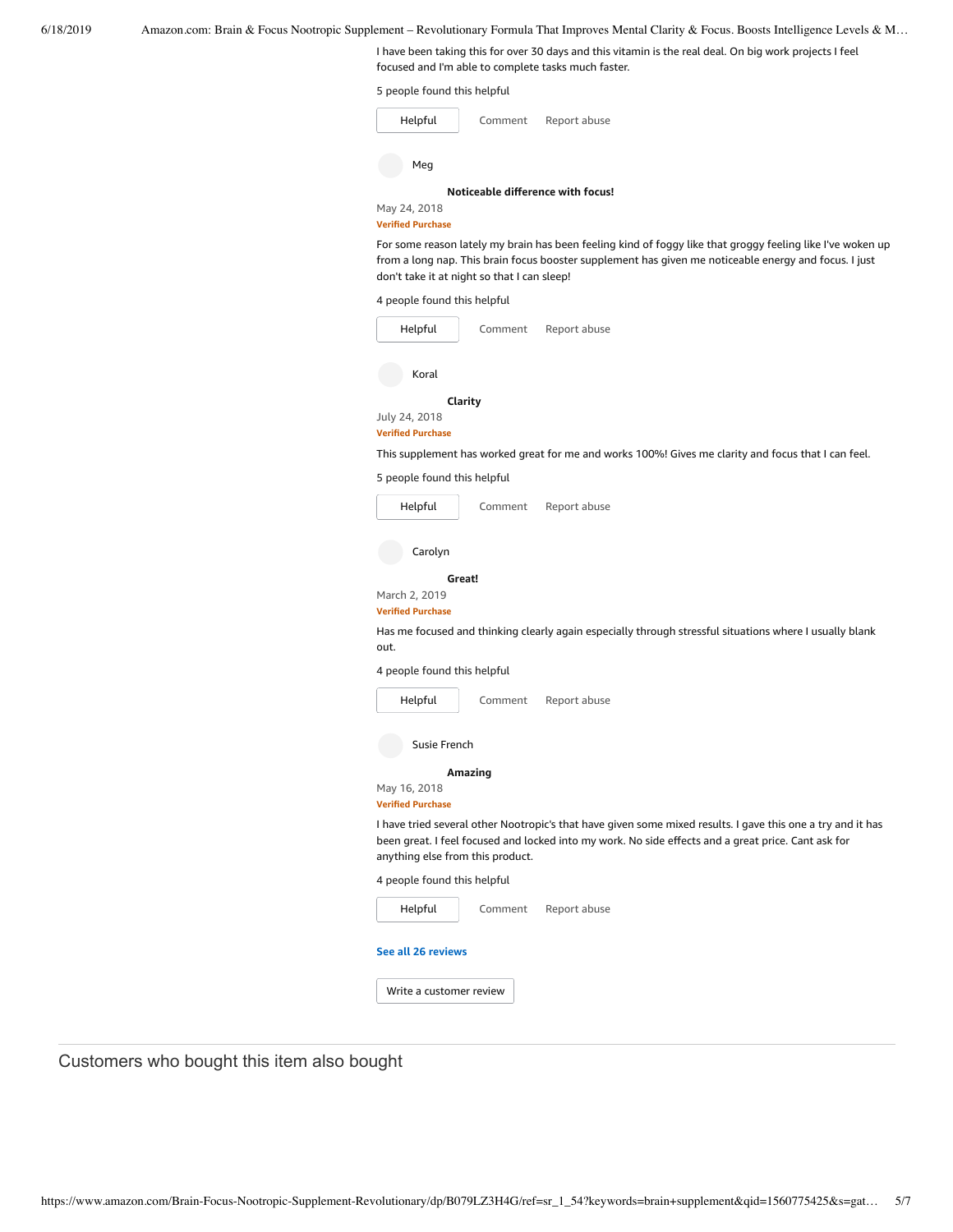



**Pages with related products.** See and discover other items: [supplements](https://www.amazon.com/slp/supplements-for-eyes/999e6kuc7n6xb79?_encoding=UTF8&ref_=fs_blw_d_clp_1) for eyes, eye nutrition [supplements,](https://www.amazon.com/slp/eye-nutrition-supplements/speogu8vhoaz9dk?_encoding=UTF8&ref_=fs_blw_d_clp_2) healthy aging [supplements](https://www.amazon.com/slp/healthy-aging-supplements/decb8ytozkjj36k?_encoding=UTF8&ref_=fs_blw_d_clp_3), [supplements](https://www.amazon.com/slp/supplements-for-strong-heart/fauv7ekk37cg6cz?_encoding=UTF8&ref_=fs_blw_d_clp_4) for strong heart, [vitamins](https://www.amazon.com/slp/vitamins-to-improve-eye-health/5th6hs4nqw5d79w?_encoding=UTF8&ref_=fs_blw_d_clp_5) to improve eye health, Caffeine [Nootropics](https://www.amazon.com/slp/Caffeine-Nootropics/afket8njjk8y6dv?_encoding=UTF8&ref_=fs_blw_d_clp_6)

Disclaimer: While we work to ensure that product information is correct, on occasion manufacturers may alter their ingredient lists. Actual product packaging and materials may contain more and/or different information than that shown on our Web site. We recommend that you do not solely rely on the information presented and that you always read labels, warnings, and directions before using or consuming a product. For additional information about a product, please contact the manufacturer. Content on this site is for reference purposes and is not intended to substitute for advice given by a physician, pharmacist, or other licensed health-care professional. You should not use this information as self-diagnosis or for treating a health problem or disease. Contact your health-care provider immediately if you suspect that you have a medical problem. Information and statements regarding dietary supplements have not been evaluated by the Food and Drug Administration and are not intended to diagnose, treat, cure, or prevent any disease or health condition. Amazon.com assumes no liability for inaccuracies or misstatements about products.

[Back to top](#page-0-0)

### **Get to Know Us**

[Careers](https://www.amazon.jobs/) [Blog](https://blog.aboutamazon.com/?utm_source=gateway&utm_medium=footer) [About Amazon](https://www.aboutamazon.com/?utm_source=gateway&utm_medium=footer) [Press Center](https://www.amazon.com/pr) [Investor Relations](https://www.amazon.com/ir) [Amazon Devices](https://www.amazon.com/amazon-devices/b?ie=UTF8&node=2102313011&ref_=footer_devices) [Tour an Amazon Fulfillment Center](https://www.aboutamazon.com/amazon-fulfillment-center-tours?utm_source=gateway&utm_medium=footer&utm_campaign=fctours)

# [Sell on Amazon](https://www.amazon.com/gp/redirect.html?_encoding=UTF8&location=https%3A%2F%2Fservices.amazon.com%2Fcontent%2Fsell-on-amazon.htm%2Fref%3Dfooter_soa%3Fld%3DAZFSSOA%26ref_%3Dfooter_soa&source=standards&token=1CC2E60AAEEFD9613C04037E8F5AFD0F4D90DC5B) [Sell Under Private Brands](https://www.amazon.com/l/ref=map_1_b2b_GW_FT?node=17882322011) [Sell on Amazon Handmade](https://www.amazon.com/gp/redirect.html?_encoding=UTF8&location=https%3A%2F%2Fservices.amazon.com%2Fhandmade%2Fhandmade.html%3Fld%3DAZUSHNDFooter%26ref_%3Dfooter_soa&source=standards&token=3B063664DF1F3D449986FD6D04FA7404D76C339B) [Sell Your Services on Amazon](https://www.amazon.com/gp/redirect.html?_encoding=UTF8&location=https%3A%2F%2Fservices.amazon.com%2Fselling-services%2Fbenefits.htm%3Fld%3DAZUSVAS-globalfooter%26ref_%3Dfooter_sell_svcs&source=standards&token=E93858F0E946F93FEAC7F36EFB8E10F5C54CDBFC) [Sell on Amazon Business](https://services.amazon.com/amazon-business.html?ld=usb2bunifooter) [Sell Your Apps on Amazon](https://developer.amazon.com/) [Become an Affiliate](https://affiliate-program.amazon.com/) [Advertise Your Products](https://advertising.amazon.com/?ref=ext_amzn_ftr) Self-Publish with Us **›** [See More](https://www.amazon.com/b/?_encoding=UTF8&ld=AZUSSOA-seemore&node=18190131011&ref_=footer_seemore)

**Make Money with Us**

# **Amazon Payment Products** [Amazon Rewards Visa Signature Cards](https://www.amazon.com/iss/credit/rewardscardmember?_encoding=UTF8&plattr=CBFOOT&ref_=footer_cbcc) [Amazon.com Store Card](https://www.amazon.com/iss/credit/storecardmember?_encoding=UTF8&plattr=PLCCFOOT&ref_=footer_plcc) [Amazon Business Card](https://www.amazon.com/dp/B07984JN3L?_encoding=UTF8&ie=UTF-8&plattr=ACOMFO) [Amazon.com Corporate Credit Line](https://www.amazon.com/dp/B07CBJQS16?_encoding=UTF8&ie=UTF-8&place=camp&plattr=CCLFOOT&pr=ibprox&ref_=footer_ccl) [Shop with Points](https://www.amazon.com/b?ie=UTF8&node=16218619011&ref_=footer_swp) [Credit Card Marketplace](https://www.amazon.com/compare-credit-card-offers/b?ie=UTF8&node=3561432011&ref_=footer_ccmp) [Reload Your Balance](https://www.amazon.com/Reload-Your-Gift-Card-Balance/b?ie=UTF8&node=10232440011&ref_=footer_reload_us) [Amazon Currency Converter](https://www.amazon.com/Currency-Converter/b?ie=UTF8&node=388305011&ref_=footer_tfx)

**Let Us Help You** [Your Account](https://www.amazon.com/gp/css/homepage.html?ie=UTF8&ref_=footer_ya) [Your Orders](https://www.amazon.com/gp/css/order-history?ie=UTF8&ref_=footer_yo) [Shipping Rates & Policies](https://www.amazon.com/gp/help/customer/display.html?ie=UTF8&nodeId=468520&ref_=footer_shiprates) [Amazon Prime](https://www.amazon.com/gp/prime?ie=UTF8&ref_=footer_prime) [Returns & Replacements](https://www.amazon.com/gp/css/returns/homepage.html?ie=UTF8&ref_=footer_hy_f_4) [Manage Your Content and Devices](https://www.amazon.com/gp/digital/fiona/manage?ie=UTF8&ref_=footer_myk) [Amazon Assistant](https://www.amazon.com/gp/BIT/ref=footer_bit_v2_us_A0029?bitCampaignCode=A0029) [Help](https://www.amazon.com/gp/help/customer/display.html?ie=UTF8&nodeId=508510&ref_=footer_gw_m_b_he)

[English](https://www.amazon.com/gp/customer-preferences/select-language/ref=footer_lang?ie=UTF8&preferencesReturnUrl=%2FBrain-Focus-Nootropic-Supplement-Revolutionary%2Fdp%2FB079LZ3H4G%2Fref%3Dsr_1_54%3Fkeywords%3Dbrain%2Bsupplement%26qid%3D1560775425%26s%3Dgateway%26sr%3D8-54) | [United States](https://www.amazon.com/gp/navigation-country/select-country/ref=?ie=UTF8&preferencesReturnUrl=%2FBrain-Focus-Nootropic-Supplement-Revolutionary%2Fdp%2FB079LZ3H4G%2Fref%3Dsr_1_54%3Fkeywords%3Dbrain%2Bsupplement%26qid%3D1560775425%26s%3Dgateway%26sr%3D8-54)

AbeBooks Books, art [& collectibles](https://www.abebooks.com/)

Home Services Handpicked Pros [Happiness Guarantee](https://www.amazon.com/services?_encoding=UTF8&ref_=footer_services)

[Box Office Mojo](https://www.boxofficemojo.com/?ref_=amzn_nav_ftr) Find Movie Box Office Data

Great Deals on Quality Used Products

ACX [Audiobook Publishing](https://www.acx.com/) Made Easy

[Amazon Inspire](https://www.amazoninspire.com/?ref=amazon_footer) Digital Educational Resources

[Whole Foods Market](https://www.wholefoodsmarket.com/) America's Healthiest Grocery Store

[ComiXology](https://www.comixology.com/) Thousands of Digital Comics

IMDbPro [Get Info Entertainment](https://pro.imdb.com/?ref_=amzn_nav_ftr) Professionals Need Alexa [Actionable Analytics](https://www.alexa.com/) for the Web

[Amazon Rapids](https://rapids.amazon.com/?ref=rapids_acq_gatewayfooter) Fun stories for kids on the go

CreateSpace [Indie Print Publishing](https://www.createspace.com/) Made Easy

[Kindle Direct Publishing](https://kdp.amazon.com/) Indie Digital Publishing Made Easy

Woot! Deals and **[Shenanigans](https://www.woot.com/)** 

[Amazon Renewed](https://www.amazon.com/Certified-Refurbished/b?ie=UTF8&node=12653393011&ref_=footer_usrenew)

[Book Depository](https://www.bookdepository.com/) Books With Free Delivery Worldwide Goodreads Book reviews [& recommendations](https://www.goodreads.com/) IMDb Movies, TV [& Celebrities](https://www.imdb.com/) Designer [Fashion Brands](https://www.shopbop.com/welcome) [Amazon Warehouse](https://www.amazon.com/Warehouse-Deals/b?ie=UTF8&node=10158976011&ref_=footer_wrhsdls)

[Subscribe with Amazon](https://www.amazon.com/b?ie=UTF8&node=14498690011&ref_=amzn_nav_ftr_swa) PillPack [Pharmacy Simplified](https://www.pillpack.com/)

https://www.amazon.com/Brain-Focus-Nootropic-Supplement-Revolutionary/dp/B079LZ3H4G/ref=sr\_1\_54?keywords=brain+supplement&qid=1560775425&s=gat… 6/7

[Amazon Music](https://music.amazon.com/?ref=dm_aff_amz_com) Stream millions of songs

Sell on Amazon [Start a Selling Account](https://www.amazon.com/gp/redirect.html?_encoding=UTF8&location=https%3A%2F%2Fservices.amazon.com%2Fcontent%2Fsell-on-amazon.htm%3Fld%3DAZUSSOA-footer-aff%26ref%3Dfooter_sell&source=standards&token=9C20DC45C16BB27C88A9F9FF2131288939F17ADB)

[Amazon Restaurants](https://primenow.amazon.com/restaurants?ref_=amzrst_nav_footer) Food delivery from local restaurants

DPReview Digital [Photography](https://www.dpreview.com/)

Prime Now FREE 2-hour Delivery on Everyday Items

[Amazon Business](https://www.amazon.com/business?_encoding=UTF8&ref_=footer_retail_b2b) Everything For Your Business

[Amazon Advertising](https://advertising.amazon.com/?ref=footer_advtsing_amzn_com) Find, attract, and engage customers

Computing Services East Dane

[Designer Men's](https://www.eastdane.com/welcome) Fashion

Amazon Photos

[Zappos](https://www.zappos.com/) [Ring](https://ring.com/) [eero WiFi](https://eero.com/) Neighbors App

[Amazon Web Services](https://aws.amazon.com/what-is-cloud-computing/?sc_channel=EL&sc_campaign=amazonfooter) Scalable Cloud

[Amazon Drive](https://www.amazon.com/STRING-subnav_primephotos_amazondrive/b?ie=UTF8&node=15547130011&ref_=us_footer_drive) Cloud storage from Amazon

AmazonFresh Groceries & More [Right To Your Door](https://www.amazon.com/AmazonFresh/b?ie=UTF8&node=10329849011&ref_=footer_aff_fresh)

[Prime Video Direct](https://videodirect.amazon.com/home/landing) Video Distribution<br>Made Easy

Fabric [Sewing, Quilting](https://www.fabric.com/) & Knitting

[Audible](https://www.audible.com/) Listen to Books & Original Audio Performances

6pm Score deals [on fashion brands](https://www.6pm.com/)

[AmazonGlobal](https://www.amazon.com/International-Shipping-Direct/b?ie=UTF8&node=230659011&ref_=footer_amazonglobal) Ship Orders **Internationally** 

Shopbop

Real-Time Crime & Safety Alerts

[Unlimited Photo Storage](https://www.amazon.com/STRING-subnav-prime-photos/b?ie=UTF8&node=13234696011&ref_=gno_p_foot) Free With Prime